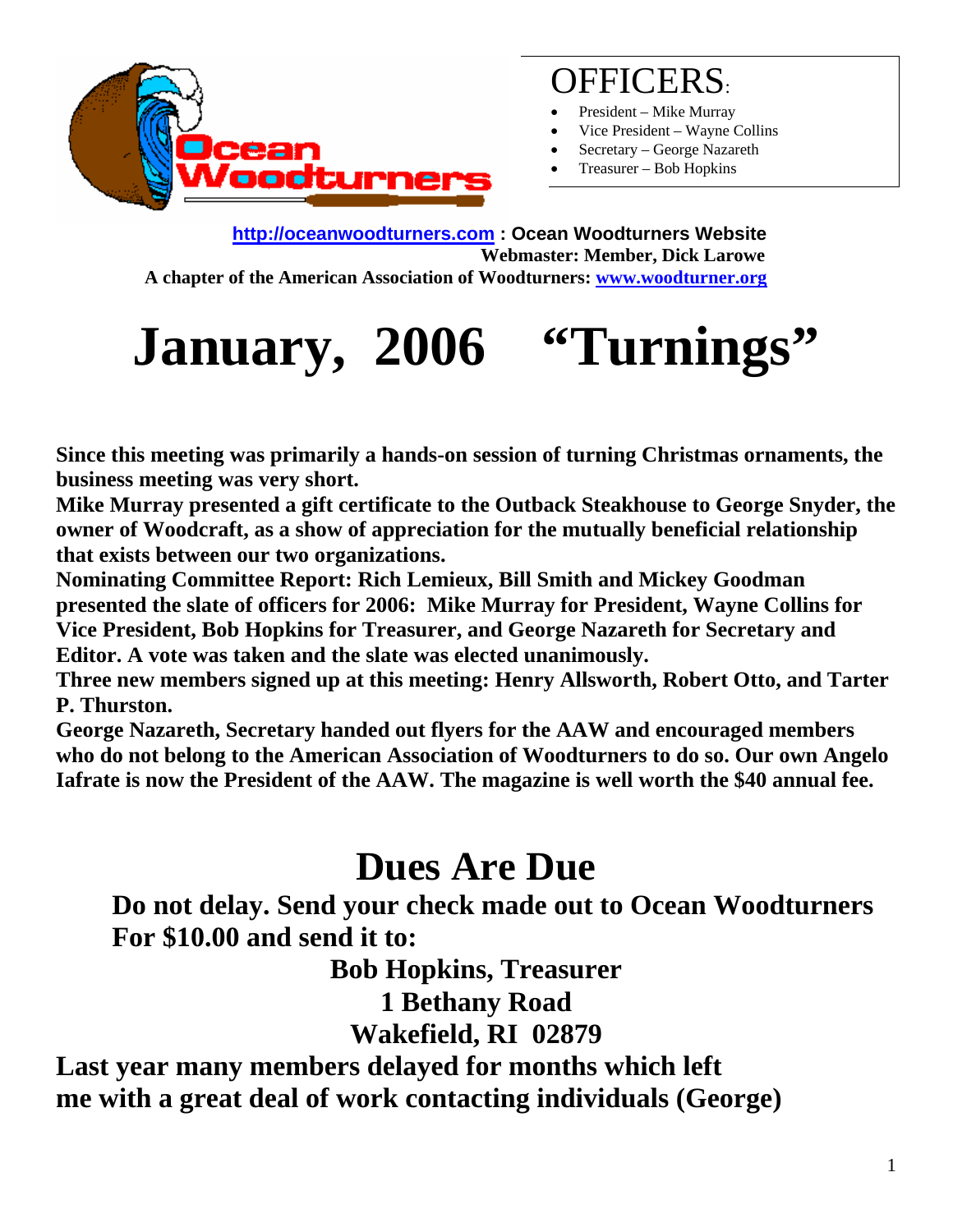# **Show and Tell**



**Items are from left to right and from back to front** 

**Larry Dunklee: 2 rolling pins in 2 different Dymondwoods Larry Dunklee: a Black Walnut and Marble Cheese platter Larry Dunklee: a small kaleidoscope (on top of his platter) Chris Horn: a small kaleidoscope (on top of platter) Jeff Mee: a cup and saucer of Yew wood Greg Marshall: a Christmas ornament Richard Murphy: a lidded box of Mahogany Mike Murray: 3 nested natural edged bowls of Black Ash Henry Lambert: a bowl of old Oak David Barwise: an open bell with a nativity scene inside Mike Murray: a large bowl of Walnut Bill Smith: a bowl of Maple wood** 



#### **Hands-on Turning Photos**

**Kevin Kempf hollowing out a Christmas ornament**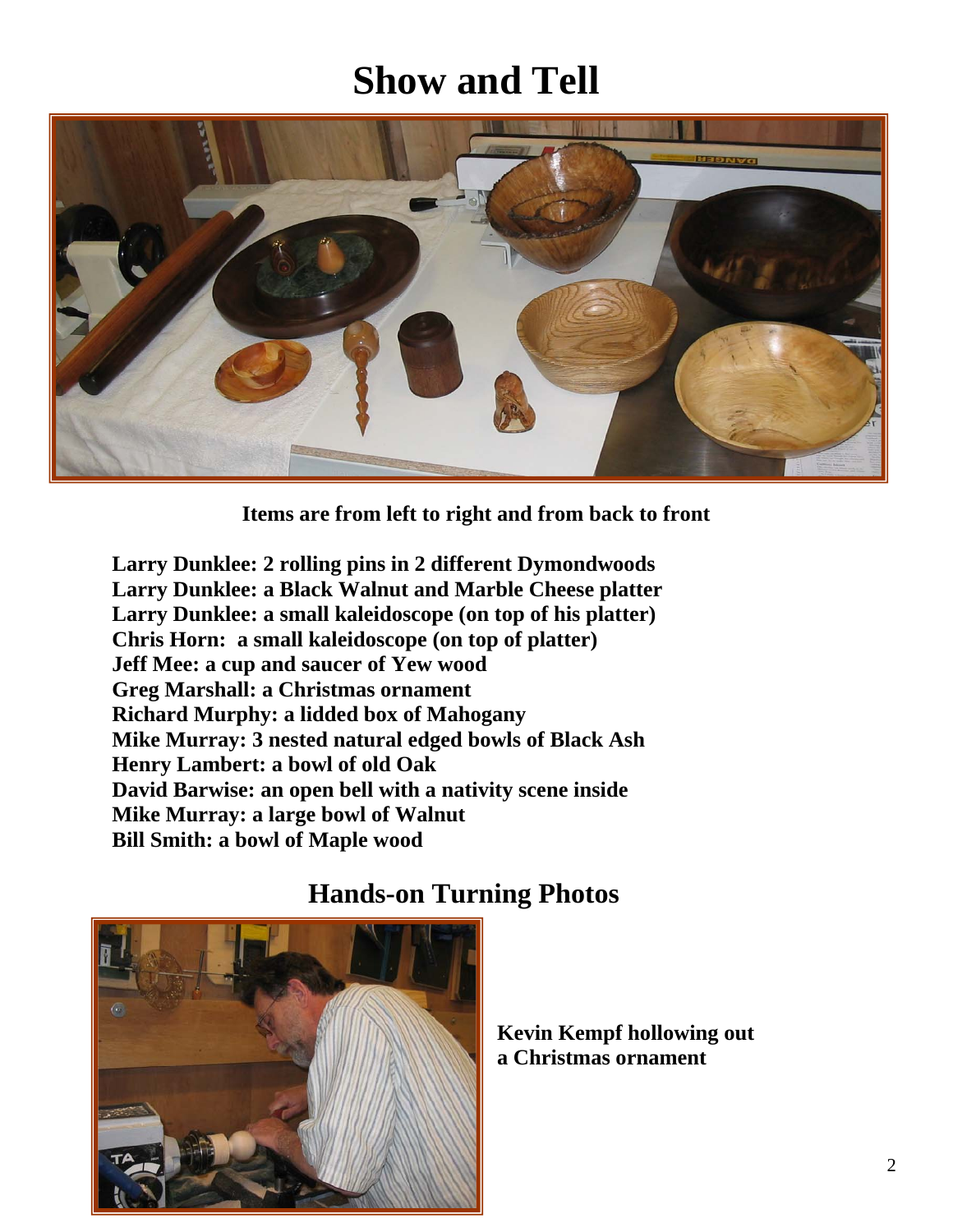

**Tom Schwab sanding a kaleidoscope Tarter Thurston turning a kaleidoscope** 

#### **Copied from the Newport Times of Friday, December 16, 2005 Student of the Week Steven Perry, Tiverton Middle School**

Tiverton-- Twelve-year old Steven Perry has found a school program that is paying off immediately.

 The seventh-grader has excelled in Tiverton Middle School's woodturning class, where he has produced pens, bowls, bottle stoppers and baseball bats.

 He has spent activity periods and Tuesday nights for the past three years learning how to turn dummy blocks into creative items using a wood lathe.

 Steven said the real money is in pens, which he makes out of traditional wood or colorful acrylic. He has sold two of them for \$100 each and many more for about \$25 apiece.

 The young businessman assembled his work in a professional leather case and even made up business cards, photo-copied by Principal Patricia Aull, who called Steven a "Donald Trump in waiting".

 Steven was the youngest student to join the program three years ago and has been